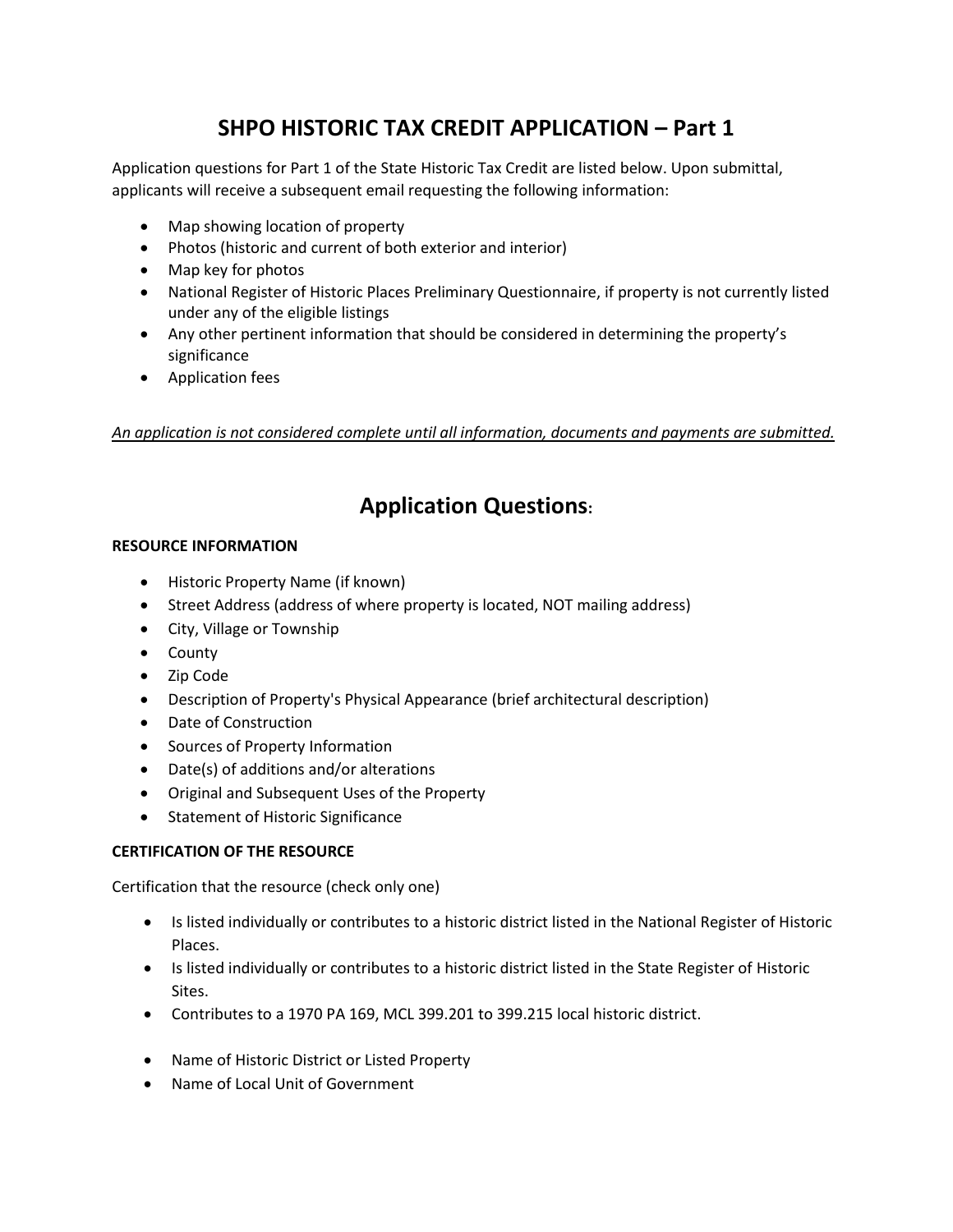### **DECLARATION OF LOCATION FORM**

All applicants attempting to qualify for the State Tax Credit based on a property's contribution to a locally designated historic district must submit a completed Declaration of Location form. Because the creation and monitoring of locally designated districts is the sole right and responsibility of the local unit, the SHPO may not have the most up-to-date local designation information. This form allows the owner/applicant and the local unit the opportunity to verify the limits of the district and promotes contact between the resource owner considering undertaking work and the agent of the local unit charged with monitoring aspects of that work. Please download this form here, fill in your answers, and upload it below before submitting your application.

File upload: Declaration of Location Form

### **APPLICANT INFORMATION**

- Applicant First Name
- Applicant Last Name
- For co-owner or for married owners: First Name (As Applicable)
- For co-owners or married owners: Last Name (As Applicable)
- Organization Name
- Mailing Address
- City
- State
- Zip Code
- Phone Number
- Email Address
- Social Security Number(s) or Tax Payer ID number(s)
- For additional Owner: Social Security Number(s) or Tax Payer ID number(s) As Applicable

## **PROJECT CONTACT (IF DIFFERENT THAN APPLICANT)**

- Project Contact First Name
- Project Contact Last Name
- Project Contact Organization Name
- Street Address
- City
- State
- Zip Code
- Phone number
- Email

#### **APPLICATION CERTIFICATION**

You must be able to answer "yes" to the question below to submit your application.